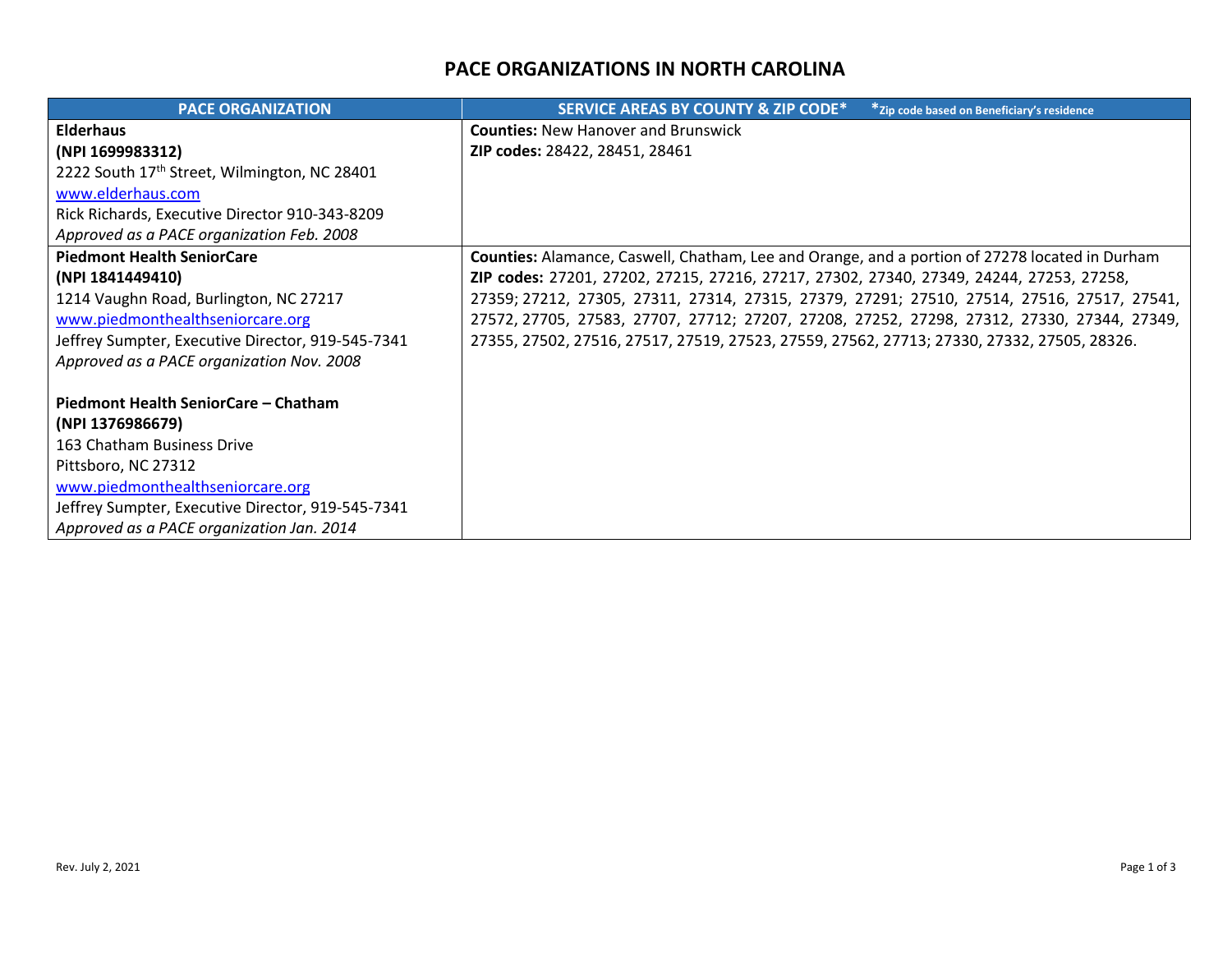| <b>PACE ORGANIZATION</b>                                                                                                                                                                                                                                                         | SERVICE AREAS BY COUNTY & ZIP CODE*<br>*Zip code based on Beneficiary's residence                                                                                                                                                                                                                                                       |
|----------------------------------------------------------------------------------------------------------------------------------------------------------------------------------------------------------------------------------------------------------------------------------|-----------------------------------------------------------------------------------------------------------------------------------------------------------------------------------------------------------------------------------------------------------------------------------------------------------------------------------------|
| LIFE St. Joseph of the Pines<br>(NPI 1750692620)<br>4900 Raeford Road, Fayetteville, NC 28304<br>https://www.trinityhealthpace.org/north-carolina/life-st-joseph-of-the-pines/<br>Connie Goodson, Executive Director, 910-483-4911<br>Approved as a PACE organization April 2011 | <b>Counties:</b> Cumberland, and portions of Harnett, Robeson, Moore and Hoke<br>ZIP codes: 28301, 28302, 28303, 28304, 28305, 28306, 28307, 28308, 28309, 28310, 28311,<br>28312, 28314, 28315, 28318, 28326, 28334, 28339, 28342, 28344, 28348, 28356, 28357, 28371,<br>28373, 28376, 28377, 28382, 28384, 28386, 28390, 28391, 28395 |
| <b>PACE of the Triad</b><br>(NPI 1902102221)<br>1471 E. Cone Blvd., Greensboro, NC 27405<br>www.pacetriad.org<br>Ursula Robinson, Executive Director, 336-550-4040<br>Approved as a PACE organization July 2011                                                                  | <b>Counties: Guilford and Rockingham</b><br>ZIP codes: 27027, 27048, 27288, 27235, 27282, 27301, 27310, 27377, 27401, 27403, 27405,<br>27406, 27407, 27408, 27409, 27410, 27455, 27495, 27025, 27214, 27233, 27244, 27249, 27260,<br>27262, 27263, 27265, 27283, 27284, 27298, 27311, 27313, 27320, 27326, 27357, 27358                 |
| <b>PACE @Home</b><br>(NPI 1730470188)<br>1915 Fairgrove Church Road, SE, Newton, NC 28658<br>www.pace-at-home.org<br>Emily Jones, Executive Director, 828-468-3980 Approved<br>as a PACE organization Jan. 2012                                                                  | <b>Counties:</b> Catawba, and portions of Lincoln, Burke, Caldwell and Alexander<br>ZIP codes: 28037, 28092, 28168, 28601, 28602, 28609, 28610, 28612, 28613, 28630, 28637,<br>28638, 28650, 28658, 28673, 28678, 28681, 28682, 28690                                                                                                   |

 $\sim 10^6$ 

 $\sim$ 

 $\sim$